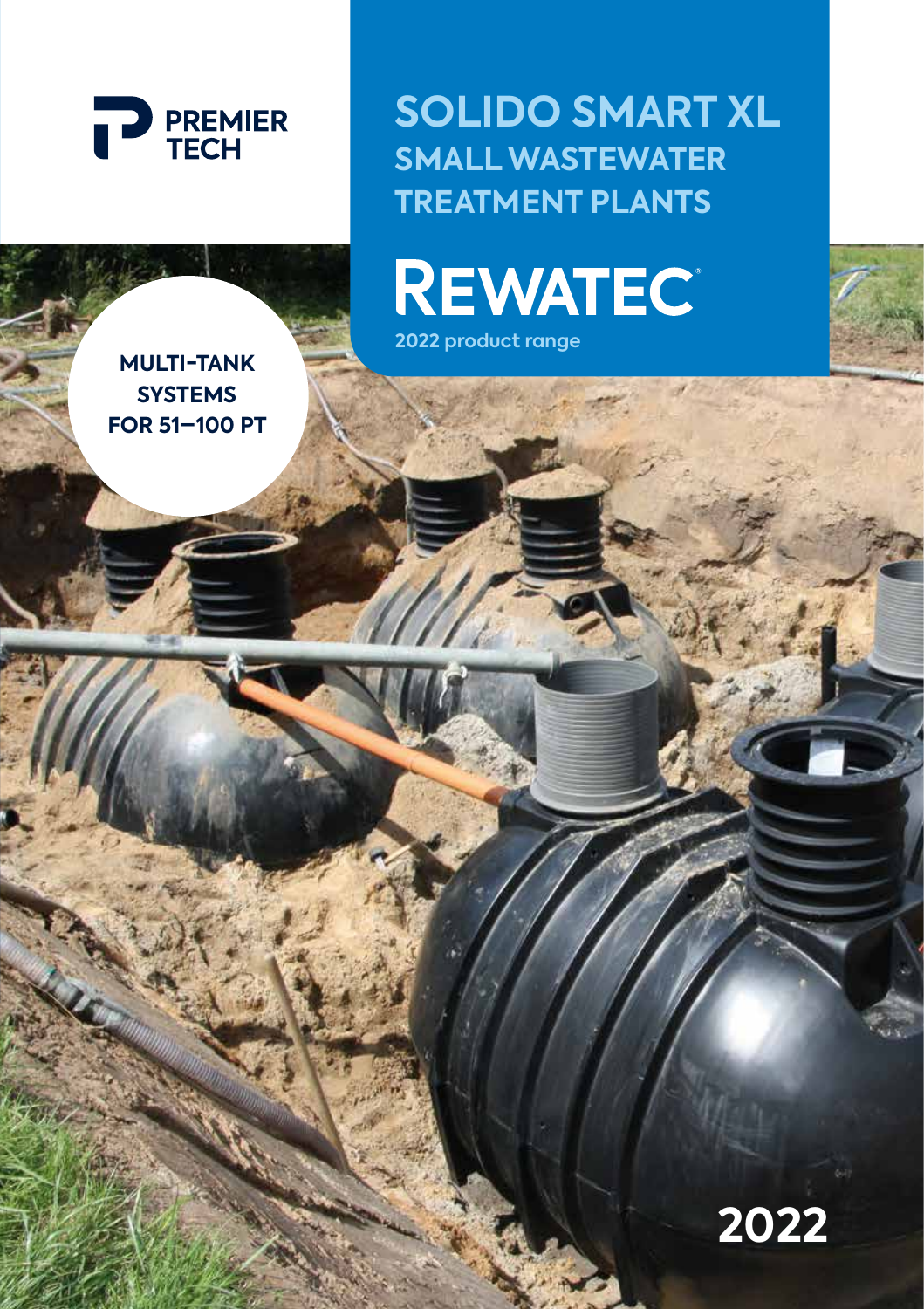# **SOLIDO SMART XL**



Three or four-tank system



3-year guarantee on wastewater treatment technology (provided maintenance work is performed by authorised specialist company)



25-year tank guarantee



Tested in accordance with EN 12566-3

## **SMART - The versatile option**

- Easily expandable thanks to the modular structure
- Easy to install and high performance

#### **Direct aeration (without primary treatment)**

- Less sewage sludge
- Virtually odourless
- Economical only approx. EUR 15 in electricity per person per year

### **Highly resistant and easy to install treatment tanks**

- Seamlessly manufactured from wastewater-resistant, high-quality polyethylene
- Extremely compact, stable and highly durable
- Can be driven on by car and truck
- Reinforced X-Line tank type can be installed in the groundwater up to the tank shoulder
- Easy handling during transport and installation
- In-house production in Mecklenburg-West Pomerania

### **Flexible and reliable wastewater treatment technology**

Solido SMART XL is extremely versatile. It copes effortlessly with load fluctuations and is therefore ideally suited to applications with seasonal fluctuations. Should the operating conditions change significantly, the system can easily be adapted to the new conditions. Parts of the system can be switched off if necessary or the system can expand with the needs of the users.

The owner thus makes a risk-free investment in a future-proof wastewater solution.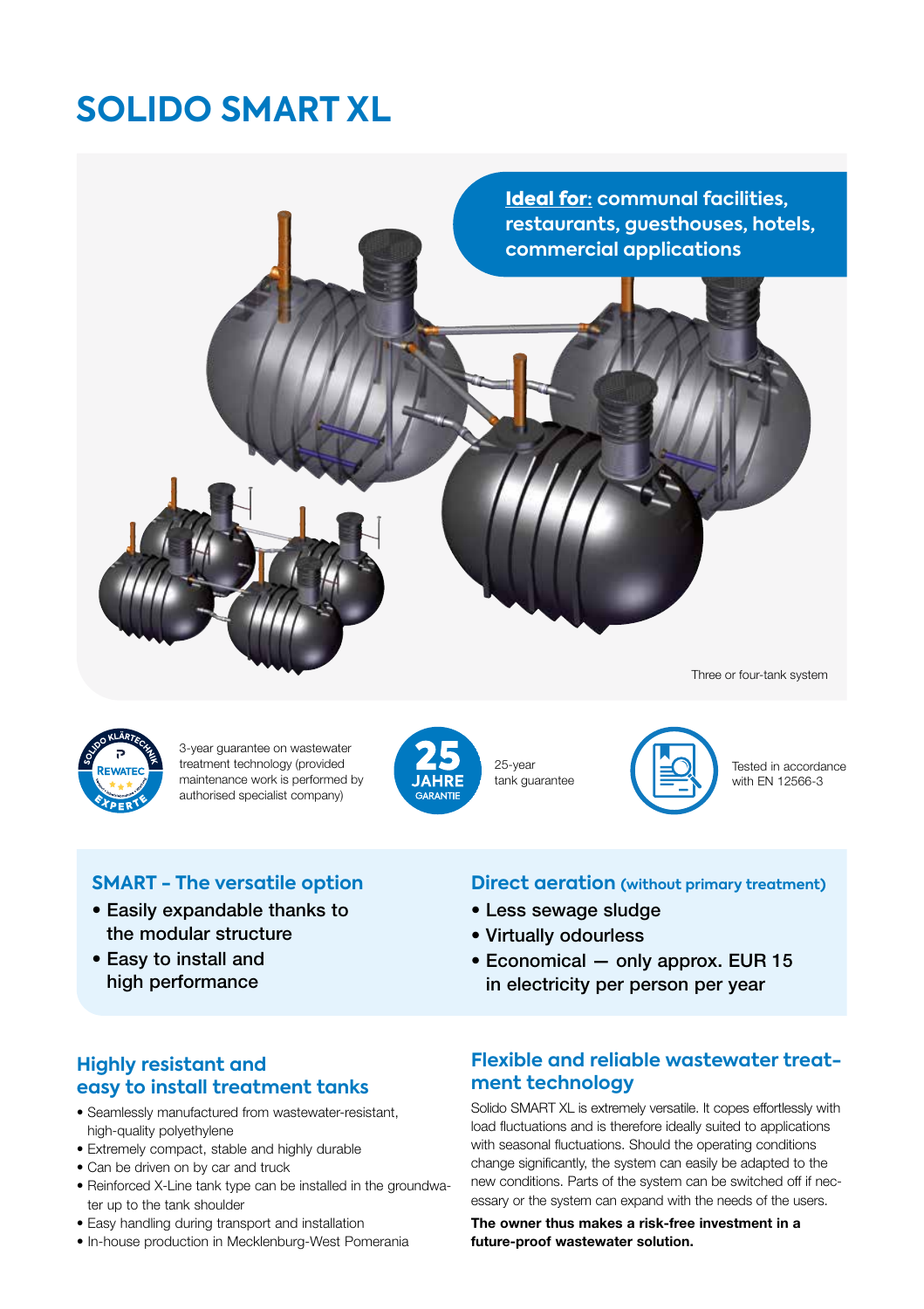# **SBR-COMPLETE SYSTEMS (51–100 PT)**

#### **Scope of delivery of Solido SMART XL complete system (per tank):**

- Pre-assembled BL treatment tank, universal pipe DN 160, inlet DN 160
- Riser (up to specified inlet depth, see below) and walk-on cover (with childproof lock)
- 2 tube diffusers, air inlet nozzle with 3 m hose
- Technology capsule with 15 m cable, control and overfill alarm for lifters

#### **The Solido SMART technology capsule**

Guaranteed reliability: The high level of air exchange (approx. 180 times per hour) and the inherent heat during operation reliably protect the technology. Condensed water or sewage gases don't stand a chance.

#### **Solido SMART XL**

#### Suitable for groundwater up to the **tank equator**

| <b>Solido</b><br><b>SMART XL</b> | Max.<br><i>inhabitants</i> | Tank type        | Compressor<br>(1/min) | Order no.<br><b>Standard</b> |
|----------------------------------|----------------------------|------------------|-----------------------|------------------------------|
| EBL-99X3                         | 75 PT                      | $3 \times 10000$ | 3 x 210 W (200)       | KEBL99X3                     |
| EBL-99X4                         | 100 PT                     | $4 \times 10000$ | 4 x 210 W (200)       | KEBL99X4                     |

#### Suitable for groundwater up to the **tank shoulder,** reinforced X-Line tank type

Reinforced X-Line tank type, surcharge for increased wall thickness per tank KKZT0409

| Technical data for BL tank type (round tank) 10000           |          |              |            |  |
|--------------------------------------------------------------|----------|--------------|------------|--|
| Weight (tank only)                                           | kg       |              | 410        |  |
| Length $(L)$                                                 | cm       |              | 340        |  |
| Width                                                        | cm       |              | 231        |  |
| Installation depth (ID)                                      | cm<br>cm | min.<br>max. | 291<br>334 |  |
| Inlet (lower edge) to ground (Ein)                           | cm<br>cm | min.<br>max. | 51<br>134  |  |
| Inlet (lower edge) to tank bottom (Bin)<br>Alternative inlet | cm<br>cm |              | 240<br>200 |  |
| Height offset inlet -> outlet<br>Alternative inlet-> outlet  | cm<br>cm |              | 42<br>5    |  |
| Diagonal                                                     | cm       |              | 324        |  |



| <b>Accessories</b>                                                                                                                                                                                                                                       | Order no.  |  |  |  |
|----------------------------------------------------------------------------------------------------------------------------------------------------------------------------------------------------------------------------------------------------------|------------|--|--|--|
| Version is "technology outside of the tank" <i>instead of</i> technology capsule, <b>same price as</b><br>standard version: Compressor + controller for protected installation outside the tank, including<br>connections for a maximum distance of 15 m | KK7T01**   |  |  |  |
| Surcharge for P elimination (< 1 mg/l), dosing pump (encapsulated) and precipitant shaft                                                                                                                                                                 | On request |  |  |  |
| Riser extensions for greater installation depths, risers/covers that can be driven on, see brochure for Solido SBR System<br>small wastewater treatment plants at rewatec.de/kataloge/                                                                   |            |  |  |  |

The systems shown are **not** designed for an inflow of external water (inflow of rainwater or surface water through leaky underground pipes or faulty connection of rainwater downpipes).